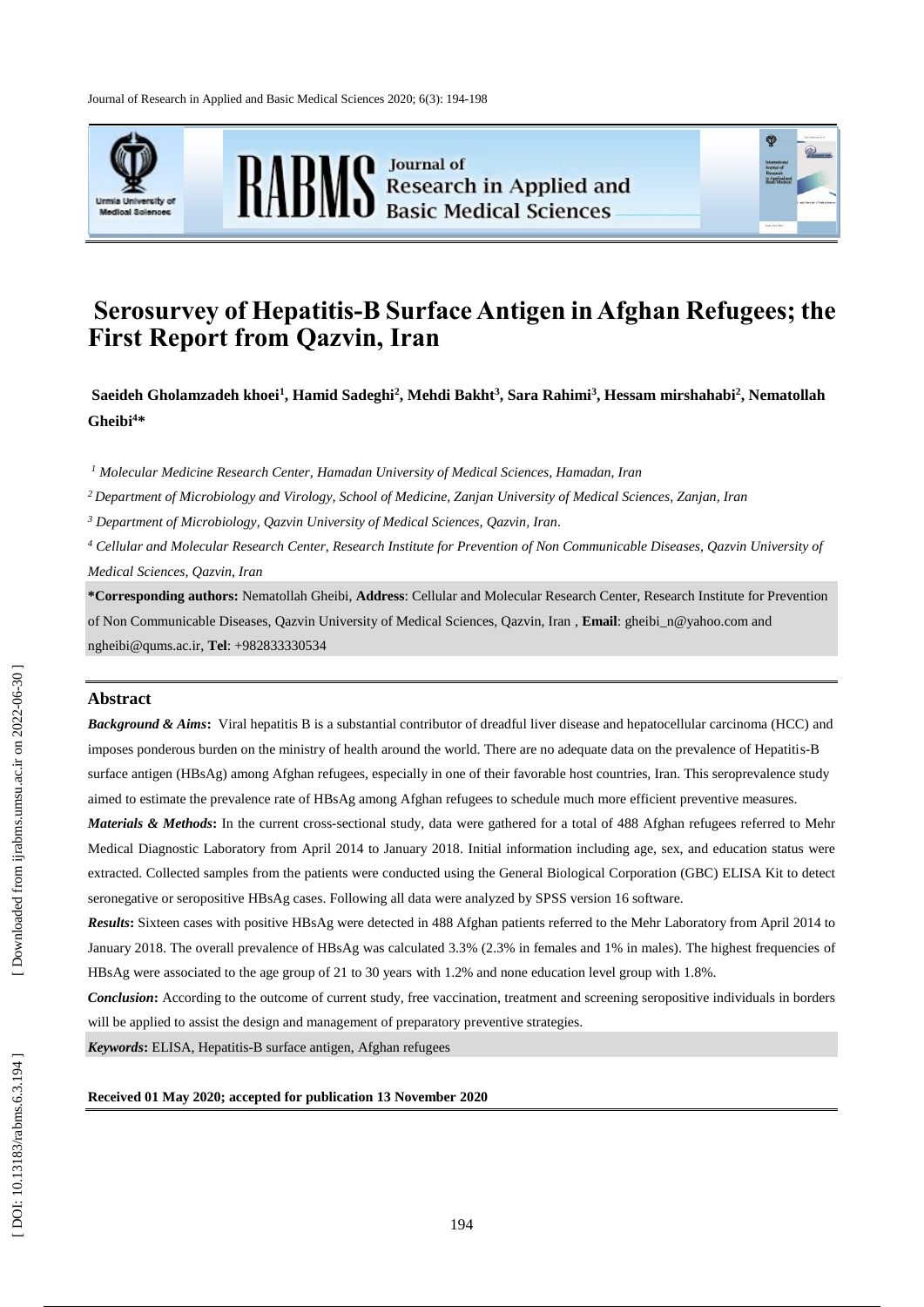### **Introduction**

Hepatitis -B virus (HBV) is a double -stranded DNA virus, identified for the first time by Mr. Blumberg in 1965 (1). One of the predominant public health problems throughout the world is HBV (2, 3) with 2 billion involved people in the world (4). The prevalence of HBV is inextricably linked to the cultural and economic conditions (5) . HBV is responsible for about 500,000 to 1,2 million deaths each year as a result of hepatocellular carcinoma (HCC), cirrhosis, and chronic hepatitis (6), and is considered as the 10th leading cause of death worldwide (7). HBV is transmitted by blood products and other bodily fluids including vaginal, saliva, secretions, semen, and what not (8). Although rather than 240 million people are chronically infected with HBV around the world (2), the distribution of HBV infection in the world is completely different (9, 10) . It is estimated that 45% of the world's population live in regions with a high prevalence rate of chronic hepatitis B (CHB) (6). Accordingly, the highest prevalence rate of HBV infection is related to sub -Saharan Africa, the east, the central region of Asia, and the Pacific regions (11) . Some contributing factors including violence, war, insecurity, drought, and unemployment have made Afghans immigrate to Iran (12). In Iran, one million Afghan refugees live legally and have access to health and medical facilities, while it is estimated that about two million illegal Afghan migrants live in the countryside of most cities(13) which fence greater infected gang of HBV (14) . Qazvin province is located in the north of Iran, where a significant number of Afghan refugees live in the margins of the Qazvin. Undoubtedly, clarifying the prevalence rate of Hepatitis - B surface antigen (HBsAg ) among Afghan refugees living in the Eghbaliyeh city located in the Qazvin province seems to be crucial.

### **Material and Methods**

Mehr Medical Diagnostic Laboratory (MMDL) is located in the Eghbaliyeh city, five kilometers west of the capital of the Qazvin province of Iran. This seroprevalence study was conducted on 488 Afghan refugees referred to MMDL, Qazvin, Iran from April

2014 to January 2018. Initial information and pre completed questionnaires including age (classified into 7 age groups), sex (male, female), and education status (classified into none, primary, and second or higher) from Afghan patients were extracted. These forms belong to the Iranian ministry of health and they are generally filled out by the staff of laboratory in Iran for all infectious disease s panel s. All of these forms are archived in laboratory. Accordingly, by refereeing to the Mehr laboratory archive the current retrospective cross sectional survey was developed. After taking blood samples from patients all samples were sen t to the technical department of laboratory for sera separation through centrifugation at  $1,500 \times g$ . Collected samples from the patients were evaluated using the General Biological Corporation (GBC) ELISA Kit in order to detect seronegative or seropositive cases in terms of HBsAg. Data on the presence and the absence of HBsAg in the serum of patients and statistical comparisons were analyzed by SPSS version 16 software . The frequency of HBsAg was expressed using numbers and percentages within a 95% confidence interval. Fisher's exact test was conducted to determine the correlation between percentages of existent variables and p<0.05 was considered statistically significant. This project was confirmed by the ethics and scientific committee of Qazvin University of Medical Sciences, Iran (approval code: IR.QUMS.REC.1399.197)

### **Result**

The current retrospective cross -sectional serosurvey was performed in Eghbaliyeh, Qazvin, Iran , from April 2014 to January 2018. The study population consisted of 488 Afghan refugees, 407 women and 81 men (83.4% female s and 16.6% males ). The age range of patients was between 0 to 94 years old and it was categorized into 7 age groups . Based on the Iranian ministry of health forms education status was classified into 3 sections including none, primary and second or higher. The overall prevalence rate of positive HBsAg was 3.3% (2.3% in females and 1% in males). In other words, HBsAg was detected in 16 patients consisting of 11 females and 5 males (Table 1). In this current study, the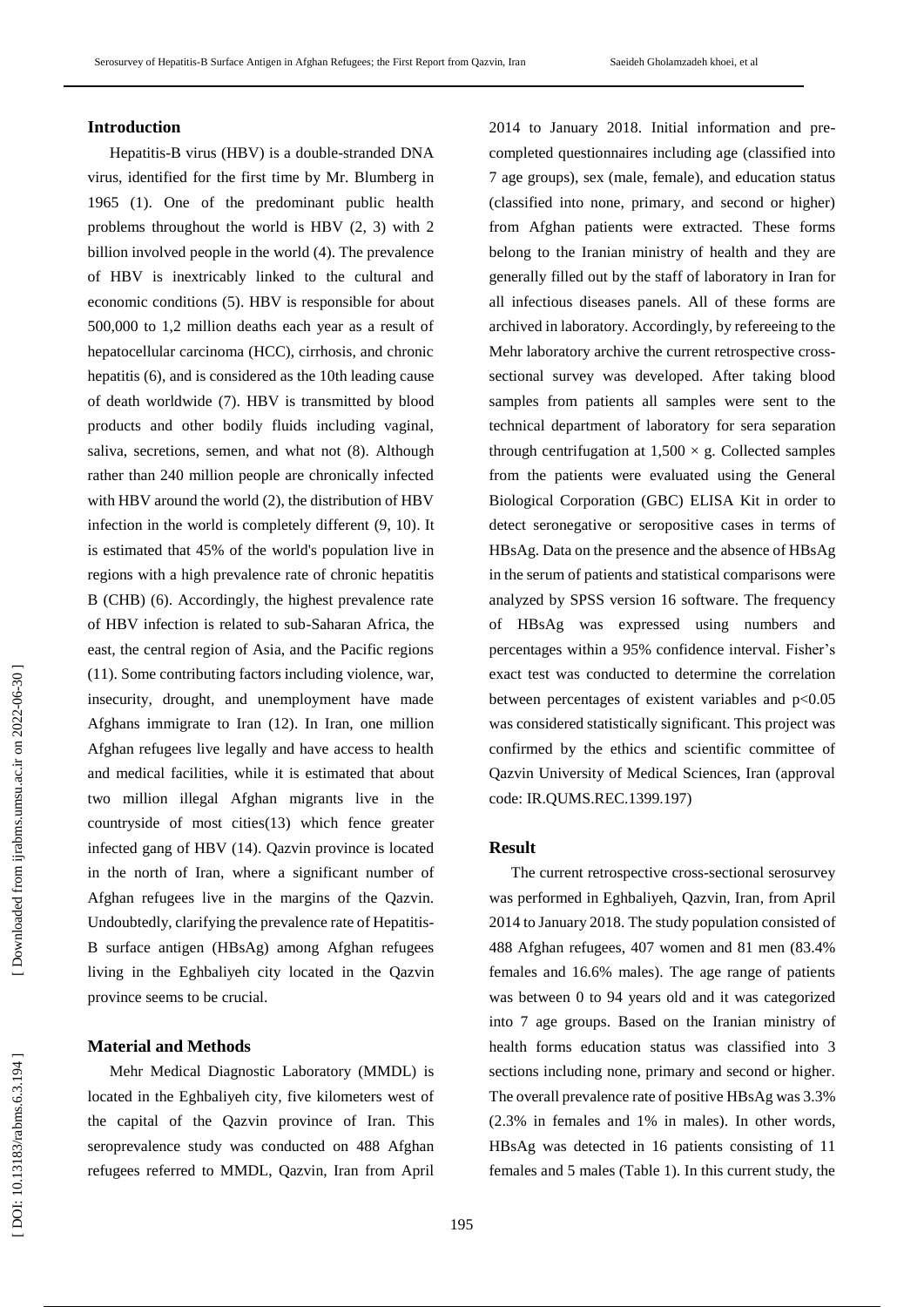highest frequency of HBsAg was related to the age group of 2 1 to 3 0 years with 1.2% prevalence (Table 2). It should be noted that the prevalence rate of seropositive was remarkable among those with a lower

level of education (1. 8%) in comparison to the other educational groups (Table 3). There were no statistically significant differences in gender, age , and education status between HBsAg positive and negative ( $p > 0.05$ ).

| HBsAg    | $\sim$<br>$\sim$<br>Gender |             | Total       |
|----------|----------------------------|-------------|-------------|
|          | Male                       | Female      |             |
| Positive | 5 (31.2%)                  | 11 (68.8%)  | $16(100\%)$ |
| Negative | 76 (16.1%)                 | 396 (83.9%) | 472 (100%)  |
| Total    | 81 (16.6%)                 | 407 (83.4%) | 488 (100%)  |

|  |  |  |  | Table 1. The frequency and percentage of HBsAg based on Gender |  |  |  |  |  |
|--|--|--|--|----------------------------------------------------------------|--|--|--|--|--|
|--|--|--|--|----------------------------------------------------------------|--|--|--|--|--|

|  |  |  |  | Table 2. The frequency and percentage of HBsAg based on Age |
|--|--|--|--|-------------------------------------------------------------|
|--|--|--|--|-------------------------------------------------------------|

|          | Age        |               |             |            |             |             |             |           |
|----------|------------|---------------|-------------|------------|-------------|-------------|-------------|-----------|
| HBsAg    | 0 to 10    | 11 to 20      | 21 to 30    | 31 to 40   | 41 to 50    | 51 to 60    | $>61$ years | Total     |
|          | years      | years         | years       | years      | years       | years       |             |           |
| Positive | $0(0\%)$   | 3(18.8%)      | 6(37.5%)    | 2(12.5%)   | $1(6.2\%)$  | $3(18.8\%)$ | $1(6.2\%)$  | 16 (100%) |
| Negative | $2(0.4\%)$ | 99 (21%)      | 217 (46%)   | 90 (19.1%) | $31(6.6\%)$ | 22 (4.7%)   | 11(2.3%)    | 472       |
|          |            |               |             |            |             |             |             | $(100\%)$ |
| Total    | $2(0.4\%)$ | $102(20.9\%)$ | 223 (45.7%) | 92 (18.9%) | $32(6.6\%)$ | $25(5.1\%)$ | $12(2.5\%)$ | 488       |
|          |            |               |             |            |             |             |             | $(100\%)$ |

| Table 3. The frequency and percentage of HBsAg based on Education |  |  |
|-------------------------------------------------------------------|--|--|
|                                                                   |  |  |

| Education   |             |                            |                  |  |  |
|-------------|-------------|----------------------------|------------------|--|--|
| None        | Primary     |                            | Total            |  |  |
| $9(56.2\%)$ | $7(43.8\%)$ | $0(0\%)$                   | $16(100\%)$      |  |  |
| 167 (35.4%) |             | 27 (5.7%)                  | 472 (100%)       |  |  |
| 176 (36.1%) |             | 27 (5.5%)                  | 488 (100%)       |  |  |
|             |             | 278 (58.9%)<br>285 (58.4%) | Second or higher |  |  |

# **Discussion**

The HBV virus is known as a worldwide health problem, the significance that most people around the world are tangled in (15). Countries located in the Middle East region have a different prevalence of HBV. Kuwait and Bahrain are classified as low -endemic countries, while countries like Oman, Palestine, Yemen, Egypt, Jordan, and Saudi Arabia are classified as high endemics (André 2000). The prevalence of HBsAg in Middle Eastern countries varies from2% to 20% (16). Iran is recognized as a low - to intermediate - endemicity region about the currency of HBV (17). The estimated prevalence of HBV infection in the general population

of Iran from 1990 to 2016 was 2.2% (18). In Iran , the highest prevalence of HBV infection (8.9%) was reported from Golestan province (19 ) and the lowest prevalence (0.7%) was reported in Kermanshah province (20). The results show that there is a significant difference between the geographical distribution of HBV infection in the whole population of Iran (18). Over the past decade, studie s in this domain prove d that the prevalence of HBV has declined significantly in Iran (21). Due to the preventive programs like vaccination for infant masses began in 1993, the use of disposable syringes, high -risk people vaccination, and assist in increasing people awareness of HBV risk factors (22).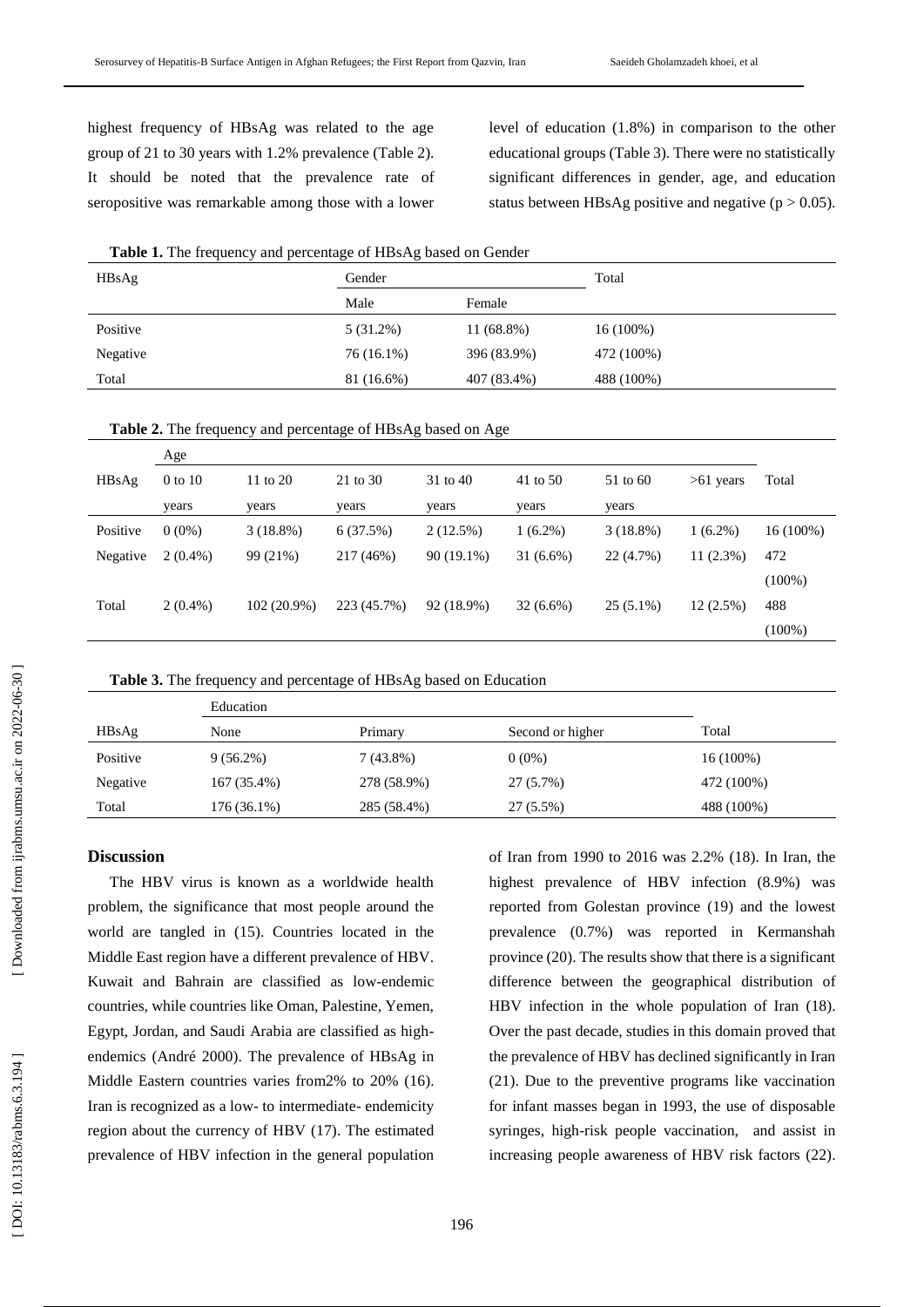The prevalence of HBsAg in a population largely depends on the prevalence of unsafe injection practices and immunization coverage against hepatitis B (23). Our study demonstrated that the prevalence of HBsAg among Afghan refugees living in the Eghbaliyeh city that is located in the Qazvin province was 3.3%. Lack of HBV vaccination in the refugees and the preference for injections for common illnesses are the main reasons leading to this level (>3%) of HBsAg prevalence among the Afghan refugee gangs. The seroprevalence study on Afghan refugees in the USA showed a 4.1% prevalence of HBsAg among Afghan refugees (24).

### **Conclusion**

The seroprevalence of HBsAg among Afghan refugees living in Eghbaliyeh, Qazvin Province is reflective of an approximately highly endemic population. It seems that Hepatitis B vaccination should be practice d as a routine immunization in this population. In addition, general preventive measures like screening migrants for HBV, preventing illegal migration, health educational sessions should be the cornerstones of control measures against HBV infection in this community of refugees.

### **Abbreviations**

HBsAg: Hepatitis -B surface antigen; HCC: hepatocellular carcinoma; BBD: Blood Born e Disease; HBV: Hepatitis -B virus; CHB: chronic hepatitis B; MMDL: Mehr Medical Diagnostic Laboratory.

# **Funding**

This research did not receive any specific grant from funding agencies in the public, commercial, or not-forprofit sectors.

## **Conflict of Interest**

The authors declare that they have no conflict of interest .

### **References**

1. Blumberg BS. Australia antigen and the biology of hepatitis B. Science 1977;197(4298):17 -25.

- 2. Schweitzer A, Horn J, Mikolajczyk RT, Krause G, Ott JJ. Estimations of worldwide prevalence of chronic hepatitis B virus infection: a systematic review of data published between 1965 and 2013. Lancet 2015;386(10003):1546 - 55.
- 3. Chen DS. Hepatitis B vaccination: The key towards elimination and eradication of hepatitis B. J Hepatol 2009;50(4):805 -16.
- 4. Ott J, Stevens G, Groeger J, Wiersma S. Global epidemiology of hepatitis B virus infection: new estimates of age -specific HBsAg seroprevalence and endemicity. Vaccine 2012;30(12):2212 -9.
- 5. André F. Hepatitis B epidemiology in Asia, the middle East and Africa. Vaccine 2000;18:S20 -S2.
- 6. Mahoney FJ. Update on diagnosis, management, and prevention of hepatitis B virus infection. Clin Microbiol Rev 1999;12(2):351 -66.
- 7. Parkin DM, Bray F, Ferlay J, Pisani P. Estimating the world cancer burden: Globocan 2000. Int J Cancer 2001;94(2):153 -6.
- 8. Lavanchy D. Hepatitis B virus epidemiology, disease burden, treatment, and current and emerging prevention and control measures. J Viral Hepat 2004;11(2):97 -107.
- 9. Liu J, Zhang S, Wang Q, Shen H, Zhang M, Zhang Y, et al. Seroepidemiology of hepatitis B virus infection in 2 million men aged 21 –49 years in rural China: a population -based, cross -sectional study. Lancet Infect Dis 2016;16(1):80 -6.
- 10. Helen ts, Jensen DM. Epidemiology of hepatitis B and C viruses: a global overview. Clin Liver Dis 2010;14(1):1 - 21.
- 11. Roberts H, Kruszon -Moran D, Ly KN, Hughes E, Iqbal K, Jiles RB, et al. Prevalence of chronic hepatitis B virus (HBV) infection in U.S. households: National Health and Nutrition Examination Survey (NHANES), 1988 -2012. Hepatology (Baltimore, Md) 2016;63(2):388 -97.
- 12. Koepke B. Iran's Relations with Afghanistan's National Unity Government. In The Arab World and Iran . Springer; 2016. p. 145 -63.
- 13. Manenti A. Health situation in Iran. Med J I.R. Iran 2011;25(1):01 -7.
- 14. Todd CS, Ahmadzai M, Atiqzai F, Miller S, Smith JM, Ghazanfar SAS, et al. Seroprevalence and correlates of